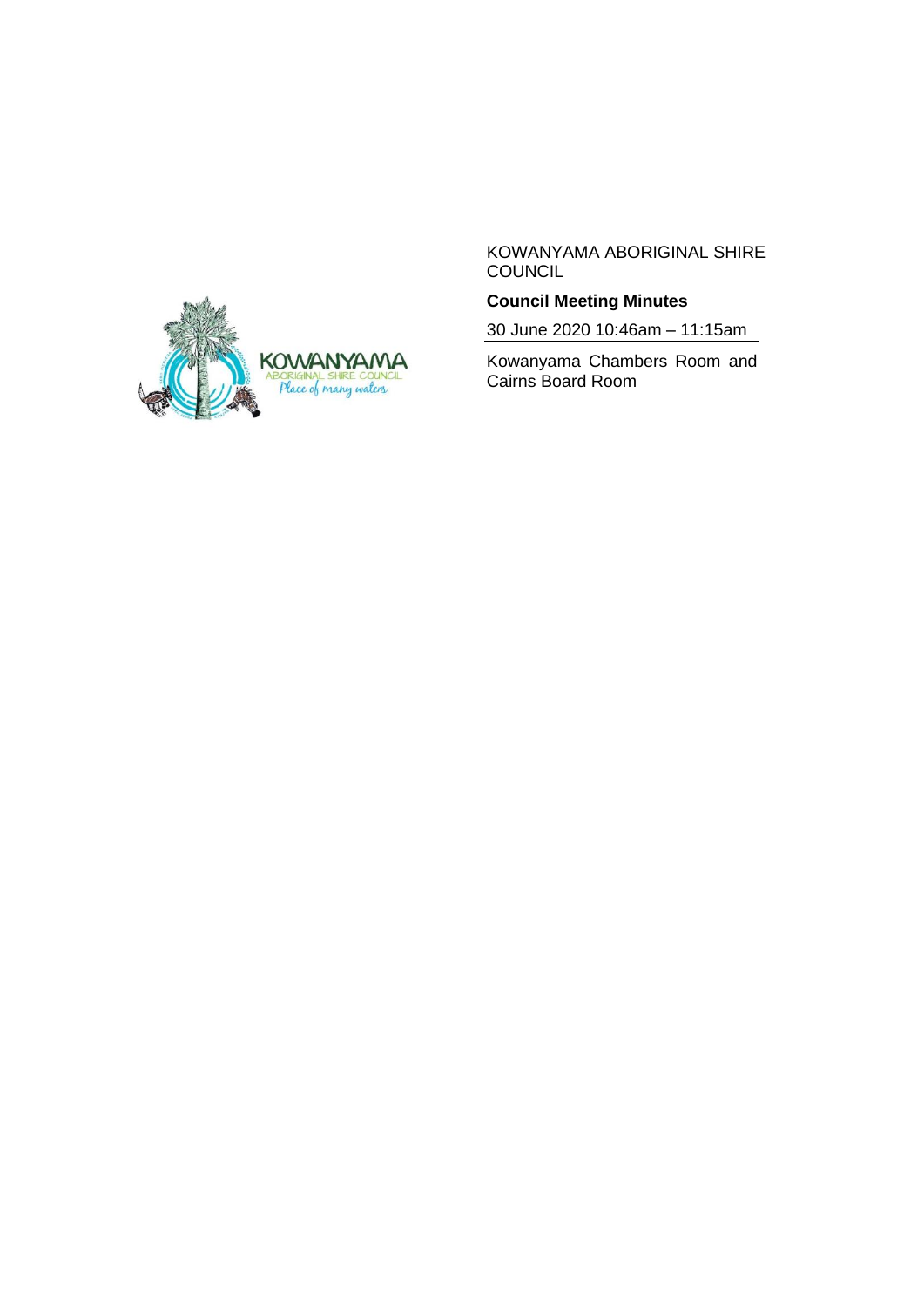### **Present:**

### **Councillors**

Mayor Robbie Sands (Chair) – Cairns Boardroom Cr Teddy Bernard (Councillor) – Kowanyama Boardroom Cr Richard Stafford (Councillor) – Kowanyama Boardroom

#### **Executive**

Gary Uhlmann, Chief Executive Officer- Cairns Boardroom

Katherine Wiggins, Executive Manager Governance and Operations (EMGO) - Cairns Boardroom

Andrew Hay, Executive Manager Finance (EMF) – Kowanyama Boardroom

## **Apologies**

Cr Cameron Josiah (Deputy Mayor)

Cr Jacob Josiah

Christine Delaney, Executive Manager Human Resources (EMHR) – Kowanyama Boardroom

Kevin Bell, Executive Manager Community Services (EMCS) – Kowanyama Boardroom

David McKinley, Executive Manager Roads, Infrastructure & Essential Services, (EMRIES) – Kowanyama Boardroom

#### **1) Welcome & Apologies**

The Mayor welcomed Councillors to the meeting.

| <b>RESOLUTION - Minutes</b>                                                               | <b>Moved: Mayor Sands</b>     |
|-------------------------------------------------------------------------------------------|-------------------------------|
| Apologies                                                                                 | <b>Seconded: Cr Stafford</b>  |
| <b>Minutes</b><br>That the council accepts apologies from Deputy<br>Mayor Cameron Josiah. | <b>MOTION CARRIED:</b><br>All |

| <b>RESOLUTION – Minutes</b>                                                          | <b>Moved: Cr Bernard</b>      |  |
|--------------------------------------------------------------------------------------|-------------------------------|--|
| Apologies                                                                            | <b>Seconded: Cr Stafford</b>  |  |
| <b>Minutes</b><br>That the council accepts apologies from Councillor<br>Jacob Josiah | <b>MOTION CARRIED:</b><br>All |  |